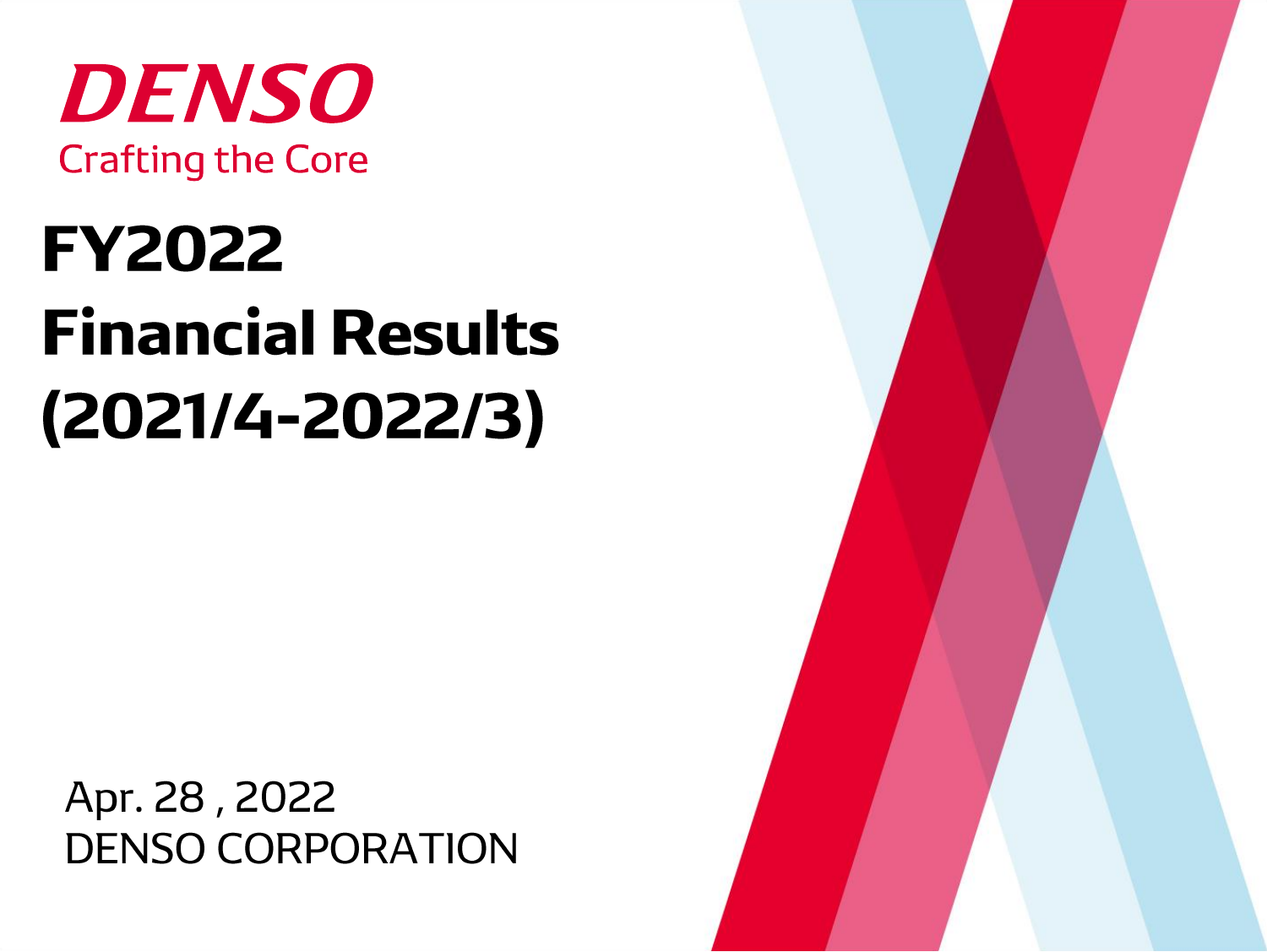#### **Overview of FY2022 Financial Results**

- 1. Both revenue and operating profit increased compared to the previous year due to recovery of vehicle sales from COVID-19 and profit improvements, though semiconductor shortages and other challenging business conditions occurred.
- 2. DENSO forecast for the next fiscal year 6,350.0 billion yen in revenue and 560.0 billion yen in operating income. While it is difficult to project how the business environment might change, we will expand ADAS and Electrification product sales, make gains through profit improvements and enhance our management foundation, strengthening our ability to cope with market changes.
- 3. Dividends per share in 22/3 is 165 yen (+5 yen from the previous announcement), forecast in 23/3 is 180 yen (both interim and year-end are 90 yen). DENSO continue to improve level of dividends per share stable and long-term.



Financial Announcements/ © DENSO COPORATION All RightsRes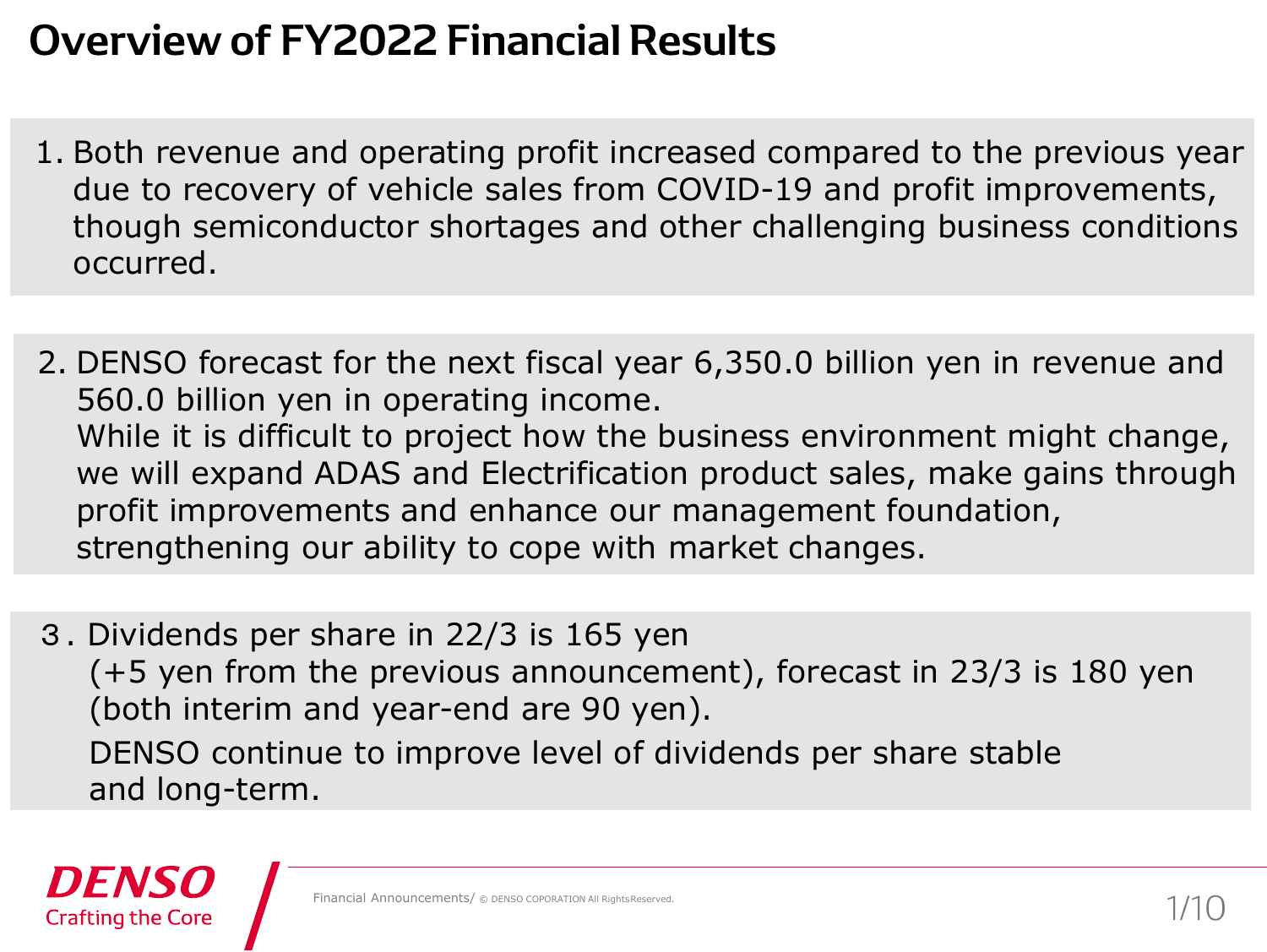# **FY2022 Financial Results (2021/4-2022/3)**

#### **P/L(IFRS)**

|              |                                                          | (Ratio to Revenue) |               |                |           |            | [Unit: Billions of Yen, %] |  |  |
|--------------|----------------------------------------------------------|--------------------|---------------|----------------|-----------|------------|----------------------------|--|--|
|              |                                                          | 2020/4-2021/3      |               | 2021/4-2022/3  |           | Change     |                            |  |  |
|              | <b>Revenue</b>                                           |                    | 4,936.7       |                | 5,515.5   | $+578.8$   | $+11.7%$                   |  |  |
|              | <b>Operating Profit</b>                                  | $(3.1\%)$          |               | $155.1$ (6.2%) | 341.2     | $+186.1$   | $+120.0%$                  |  |  |
|              | <b>Profit before Income Taxes</b>                        | $(3.9\%)$          |               | $193.8$ (7.0%) | 384.8     | $+191.1$   | $+98.6%$                   |  |  |
|              | <b>Profit</b> $(*)$                                      | $(2.5\%)$          |               | $125.1$ (4.8%) | 263.9     | $+138.8$   | $+111.0%$                  |  |  |
|              | * Profit attributable to owners of the parent company    |                    |               |                |           |            | [Unit:Millions of Units]   |  |  |
|              | Foreign Exchange Rate                                    | <b>JPY</b>         | 106.1/USD JPY |                | 112.4/USD | $+6.3$ JPY |                            |  |  |
|              |                                                          | <b>JPY</b>         | 123.7/EURJPY  |                | 130.6/EUR | $+6.9$ JPY |                            |  |  |
| Precondition |                                                          | <b>JPY</b>         | 15.7/CNY JPY  |                | 17.5/CNY  | $+1.8$ JPY |                            |  |  |
|              | Domestic Vehicle Production                              |                    | 7.88          |                | 7.33      | $-0.55$    | $-6.9%$                    |  |  |
|              | Overseas Vehicle Production of<br>Japanese Manufacturers |                    | 15.85         |                | 17.22     | $+1.37$    | $+8.7%$                    |  |  |

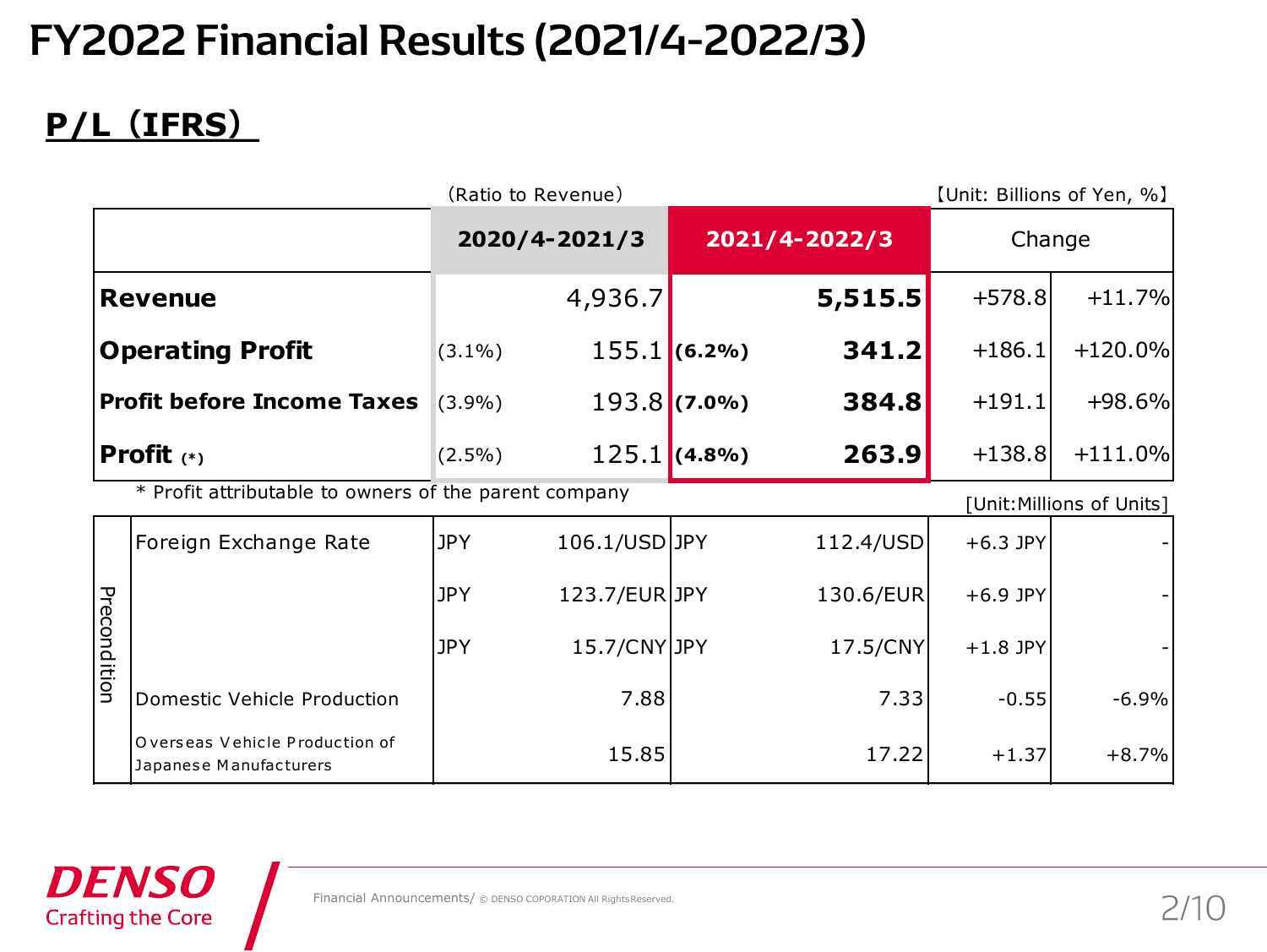#### **FY2022 Consolidated Revenue (By Customer)**



**Crafting the Core**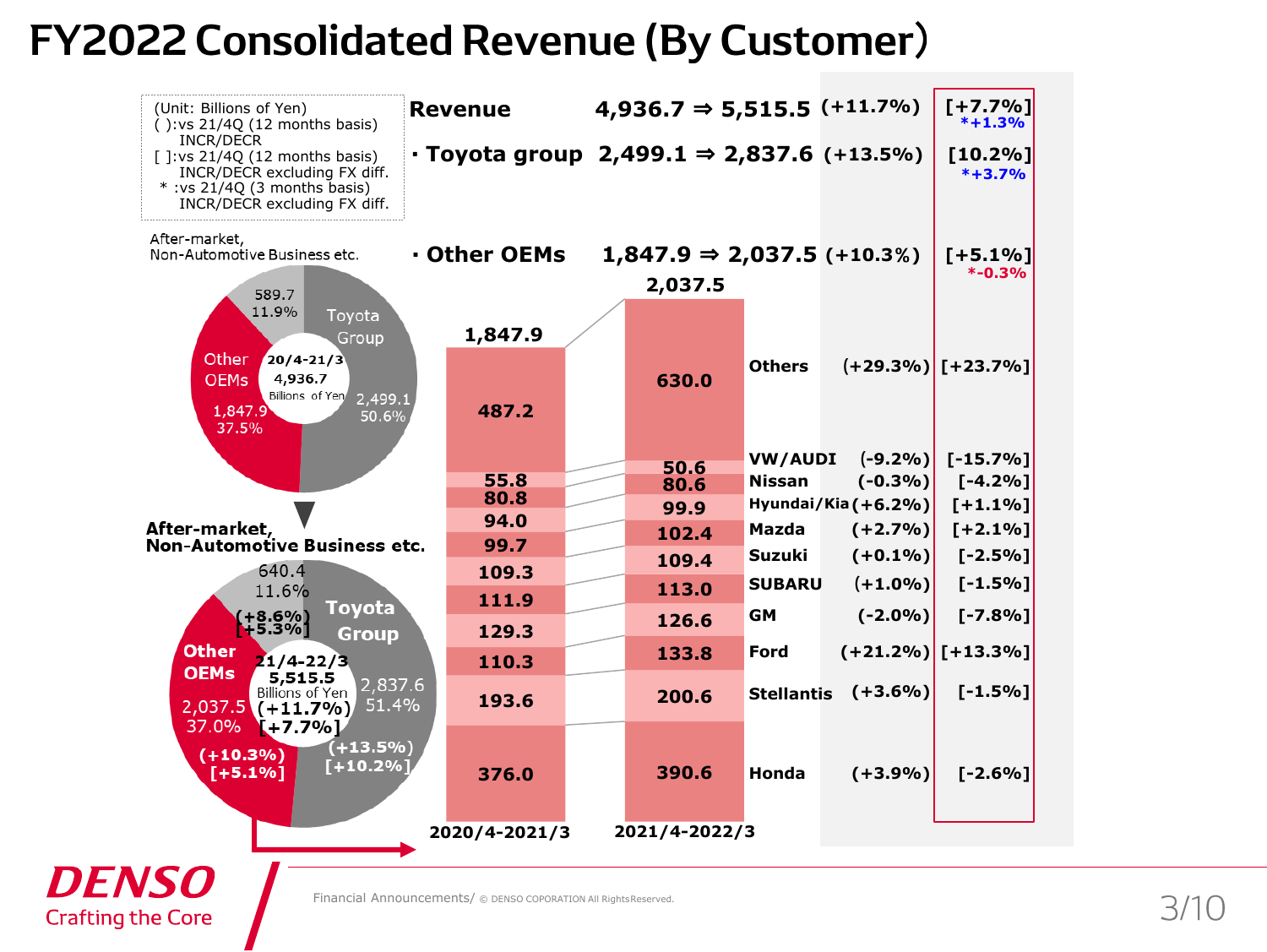#### **FY2022 Consolidated Revenue (By Product)**





(Unit: Billions of Yen)

excluding FX diff.

excluding FX diff.

Financial Announcements/ © DENSO COPORATION All RightsReserved.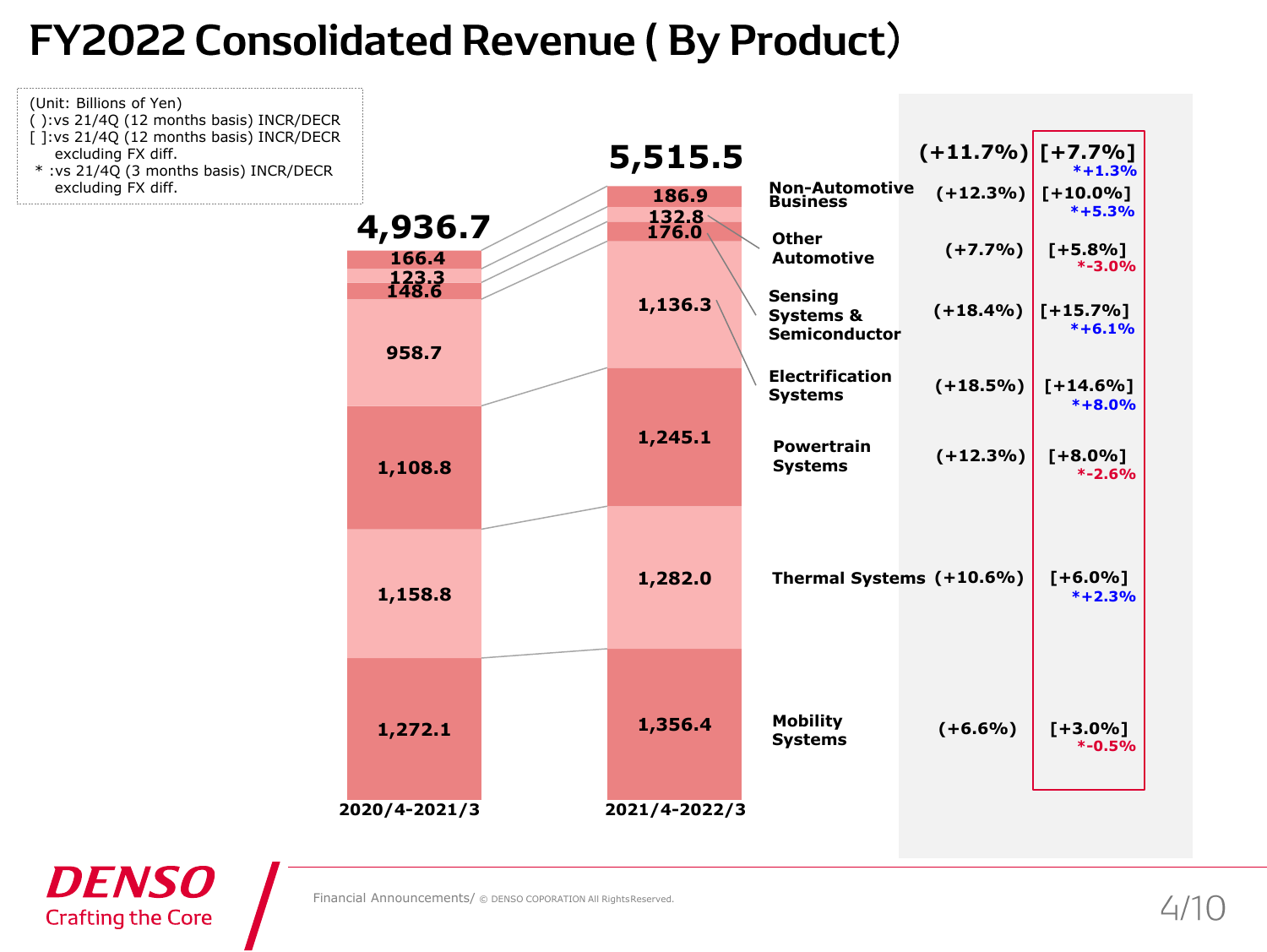# **Change in FY2022 Operating Profit**

**Both revenue and operating profit increased compared to the previous year due to recovery of vehicle sales from COVID-19 and profit improvements. Though vehicle production decrease (-160.5), parts & material cost increase (-65.5) due to the shortage of semiconductors and raw material & energy cost increase (-50.0) occurred .**

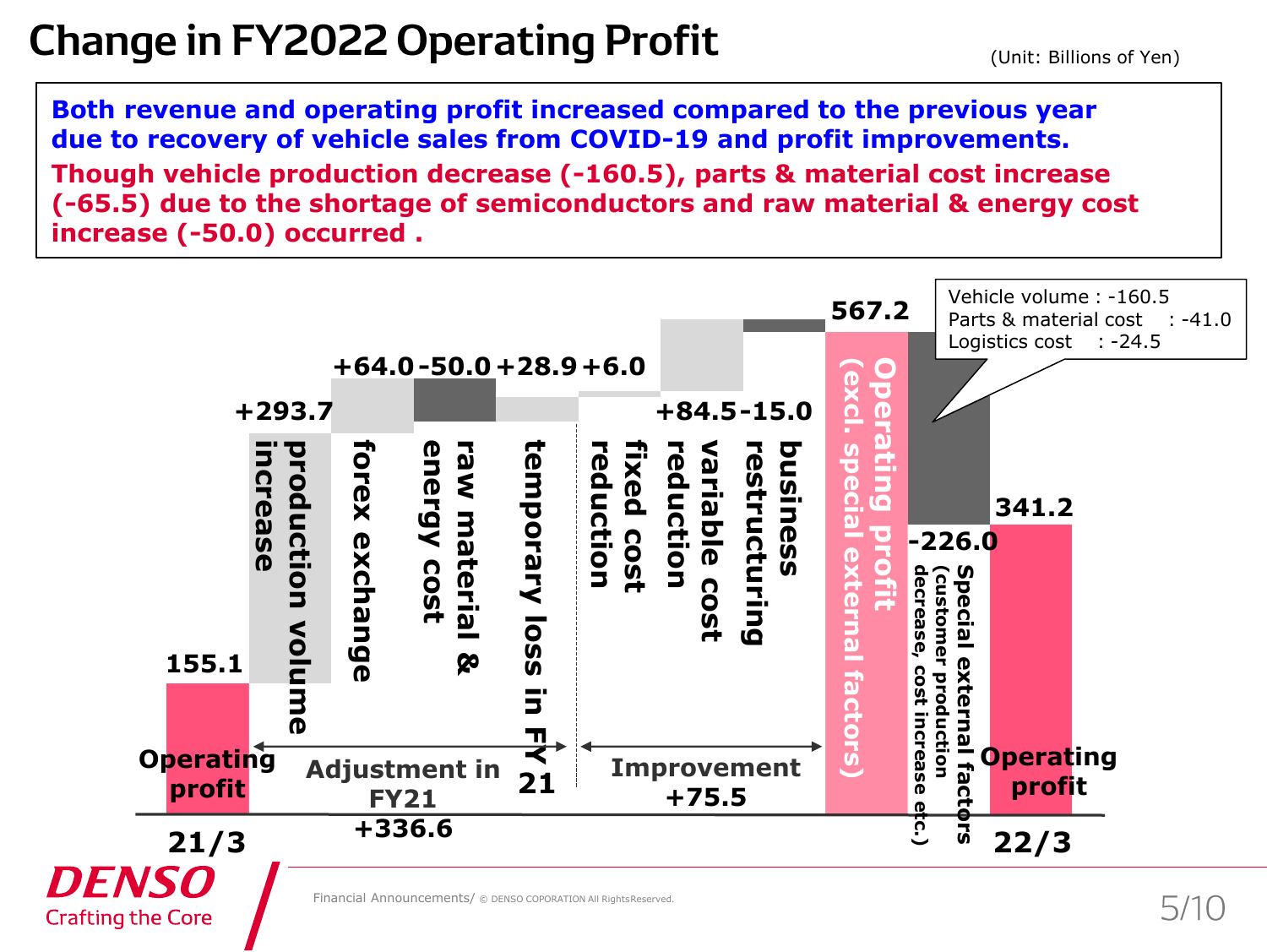#### **Geographical Segments by Company Location**

Local currency basis excludes FX difference (106.1JPY/1USD, 123.7JPY/1EUR, 15.7JPY/1CNY)

**DENSO** 

**Crafting the Core** 



(Unit: Billions of Yen)

Financial Announcements/ © DENSO COPORATION All RightsReserved.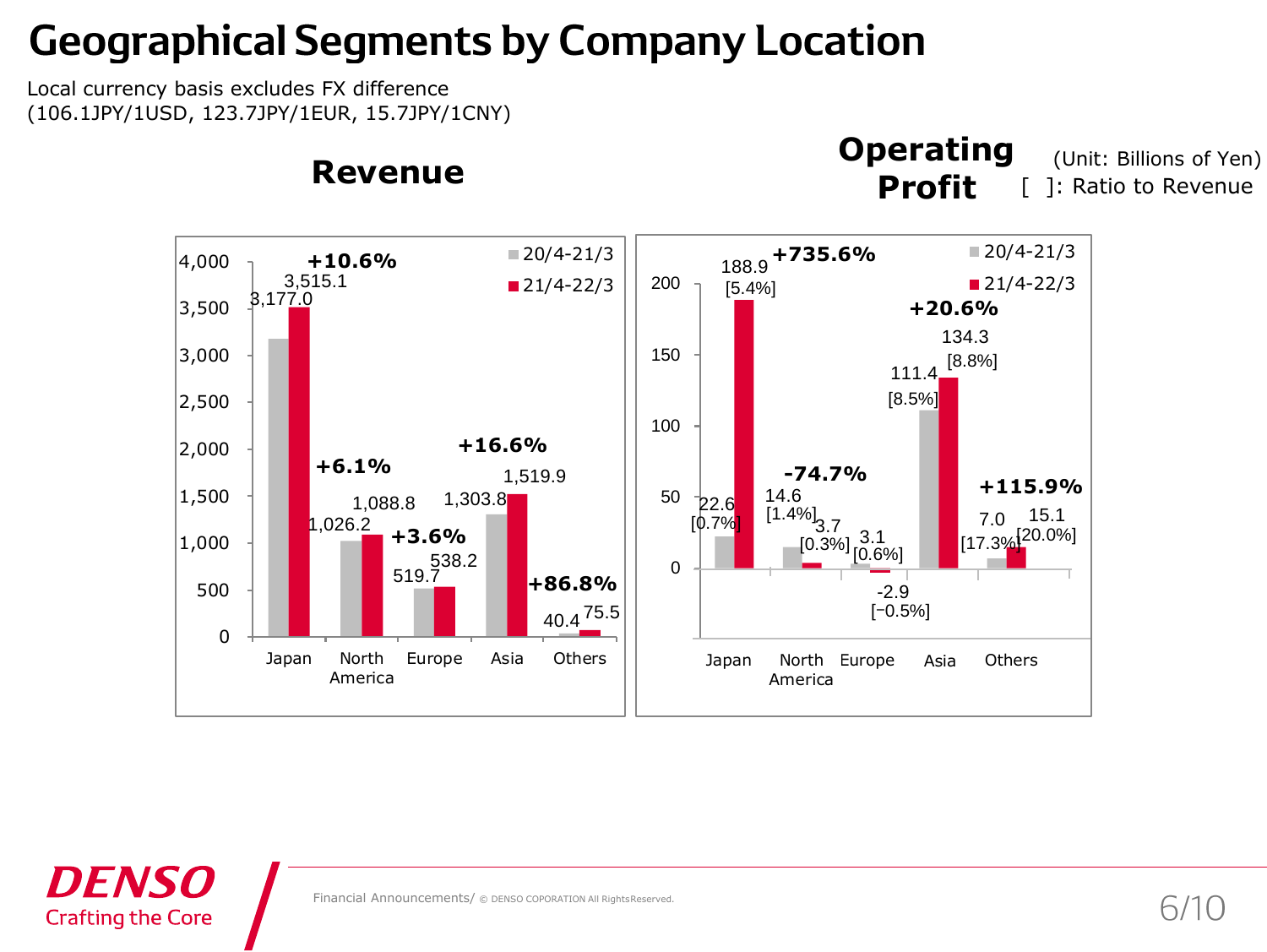#### **Trend of Capital Expenditures, Depreciation and R&D Expenditures**



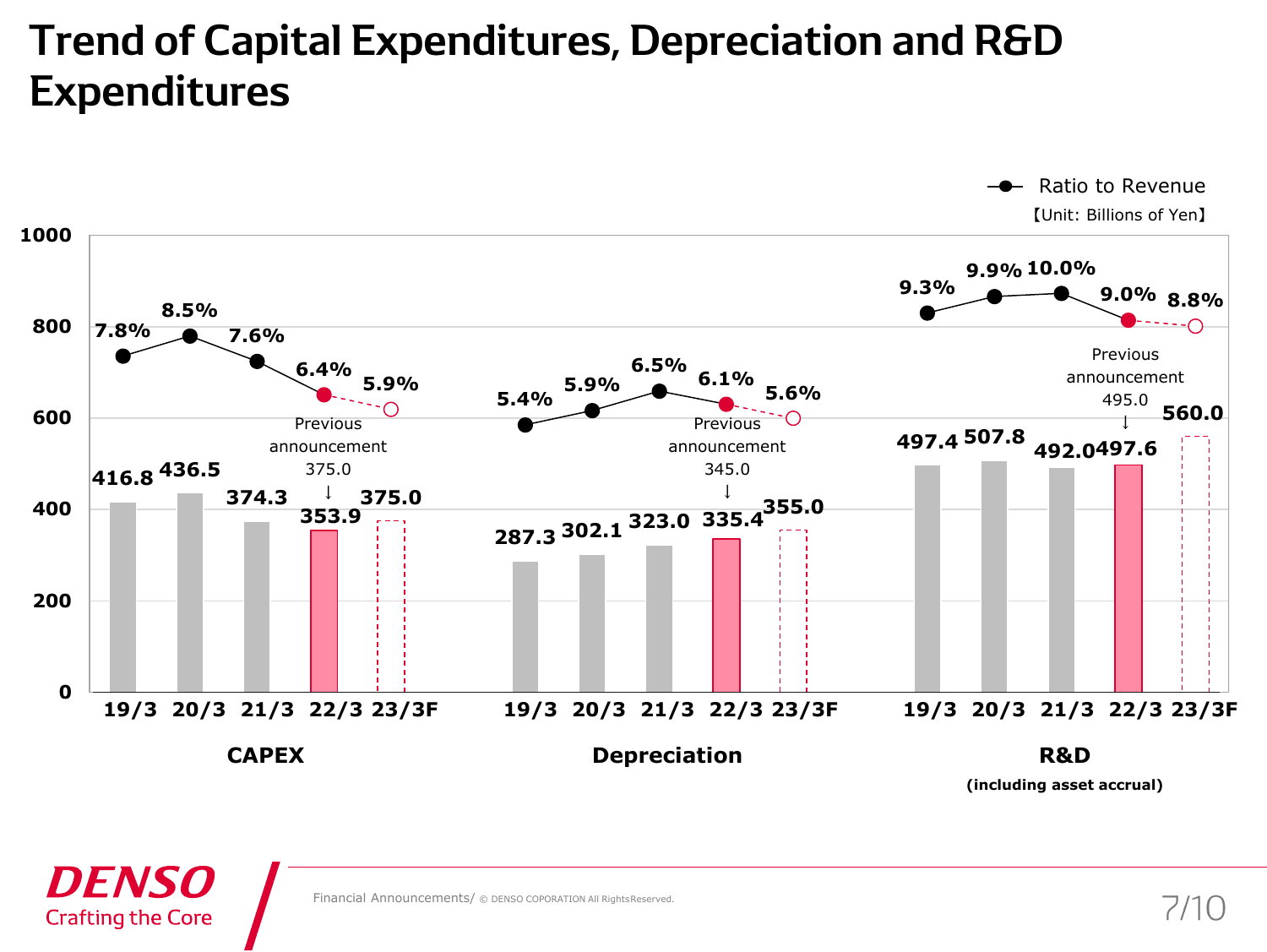# **FY2023 Financial Forecast**

#### P/L (IFRS)

|                                   | (Ratio to Revenue)   |                | [Unit: Billions of Yen, %] |         |          |          |
|-----------------------------------|----------------------|----------------|----------------------------|---------|----------|----------|
|                                   | <b>2022/3 Actual</b> |                | 2023/3 Forecast            |         | Change   |          |
| <b>Revenue</b>                    |                      | 5,515.5        |                            | 6,350.0 | $+834.5$ | $+15.1%$ |
| <b>Operating Profit</b>           | $(6.2\%)$            | $341.2$ (8.8%) |                            | 560.0   | $+218.8$ | $+64.1%$ |
| <b>Profit before Income Taxes</b> | $(7.0\%)$            |                | $384.8$ (9.5%)             | 603.0   | $+218.2$ | $+56.7%$ |
| Profit $(*_1)$                    | (4.8%)               | 263.9(6.8%)    |                            | 434.0   | $+170.1$ | $+64.5%$ |

\*1 Profit attributable to owners of the parent company

[Unit: Millions of Units]

|              | Foreign Exchange Rate                                              | <b>JPY</b> | 112.4/USD JPY | 115.0/USD | $+2.6$ JPY |          |
|--------------|--------------------------------------------------------------------|------------|---------------|-----------|------------|----------|
|              |                                                                    | <b>JPY</b> | 130.6/EUR JPY | 130.0/EUR | $-0.6$ JPY |          |
| Precondition |                                                                    | <b>JPY</b> | 17.5/CNY JPY  | 18.1/CNY  | $+0.6$ JPY |          |
|              | Domestic Vehicle Production<br>(*2)                                |            | 7.33          | 9.42      | $+2.09$    | $+28.5%$ |
|              | Overseas Vehicle Production of<br>Japanese Manufacturers<br>$(*2)$ |            | 17.22         | 21.56     | $+4.34$    | $+25.2%$ |

 $\mathbf{r}$ 

\*2 Risk of external environment deterioration is not reflected to 2023/3 Forecast.  $\alpha$ 

 $\mathbf{a} = \mathbf{a} \times \mathbf{a}$  .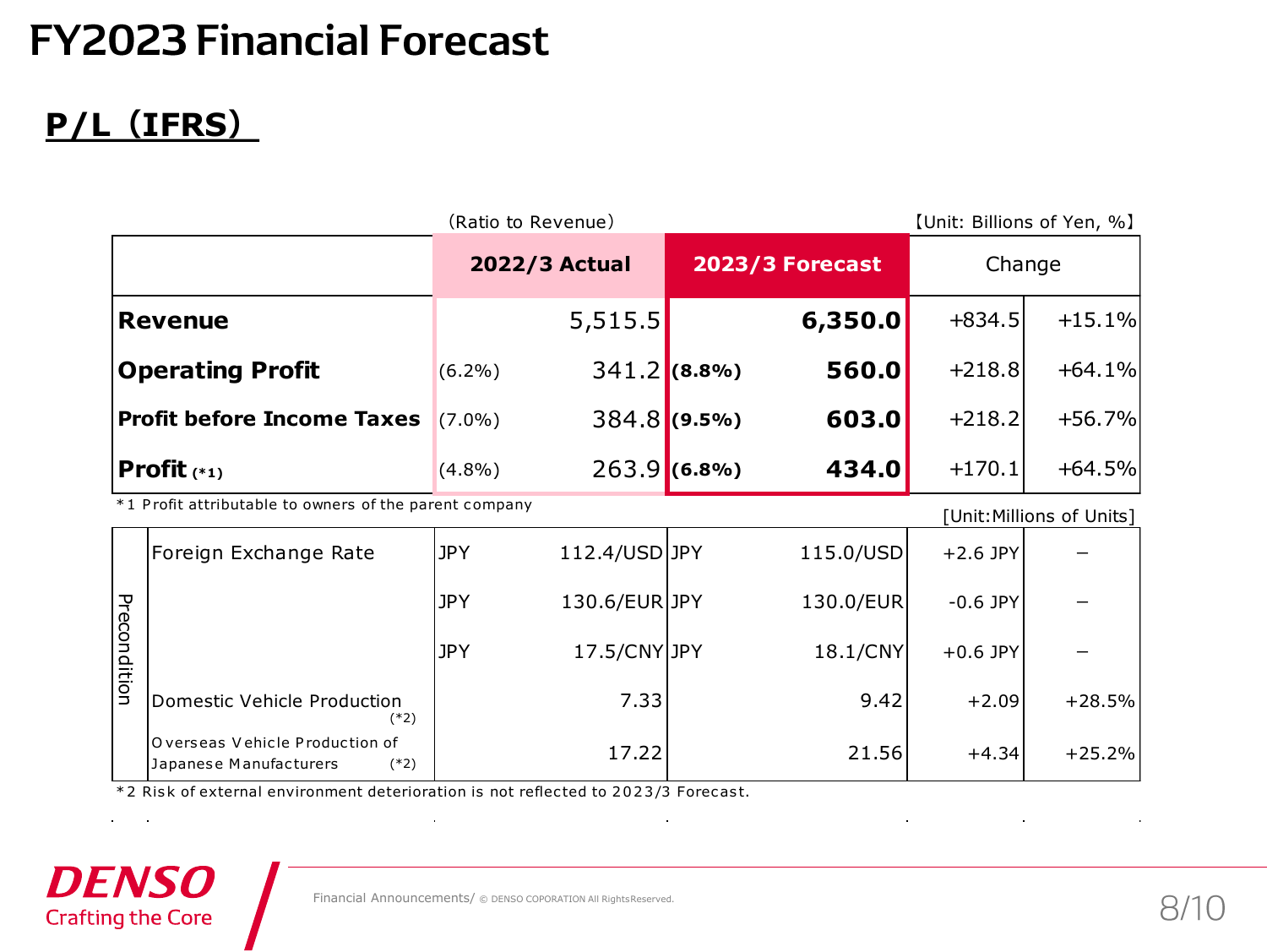#### **Change in FY2023 Forecast Operating Profit**

**External environment is getting worse due to parts & material cost up and logistics cost up by semiconductor shortages(-167.0), raw material & energy cost up (-43.9) and labor cost up etc.**

**Despite the risk of vehicle production decrease by customers, DENSO forecast for the next fiscal year 560.0 billion yen in operating income through profit improvements and strengthening our ability to cope with market changes.**



Financial Announcements/ © DENSO COPORATION All RightsReserved.

**Crafting the Core**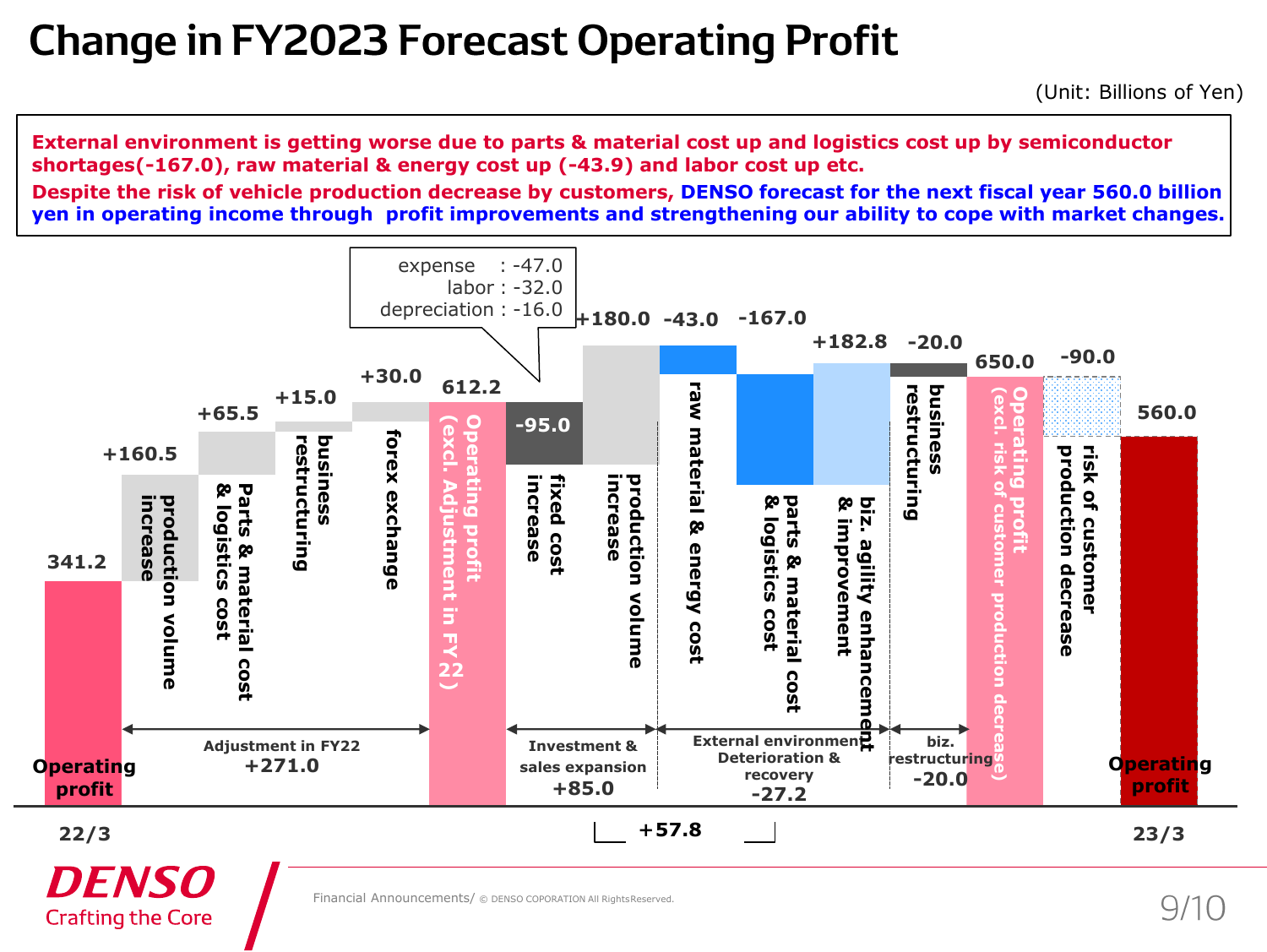#### **Year-end Dividend**

**Crafting the Core** 

#### **22/3 165 yen (+5 yen from the previous announcement)**

#### **23/3 forecast 180 yen (interim 90 yen and year-end 90 yen)**

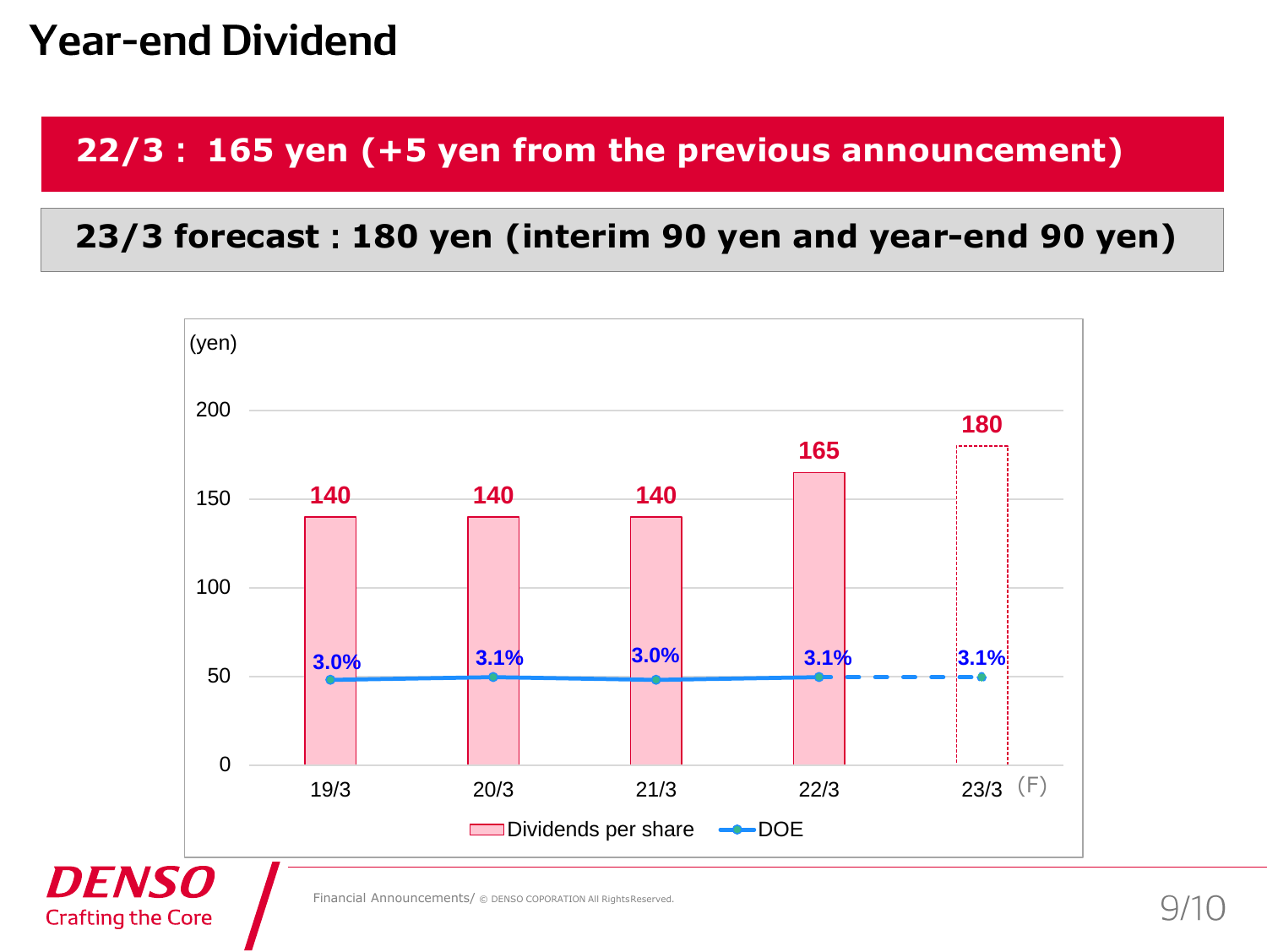# DENSO **Crafting the Core**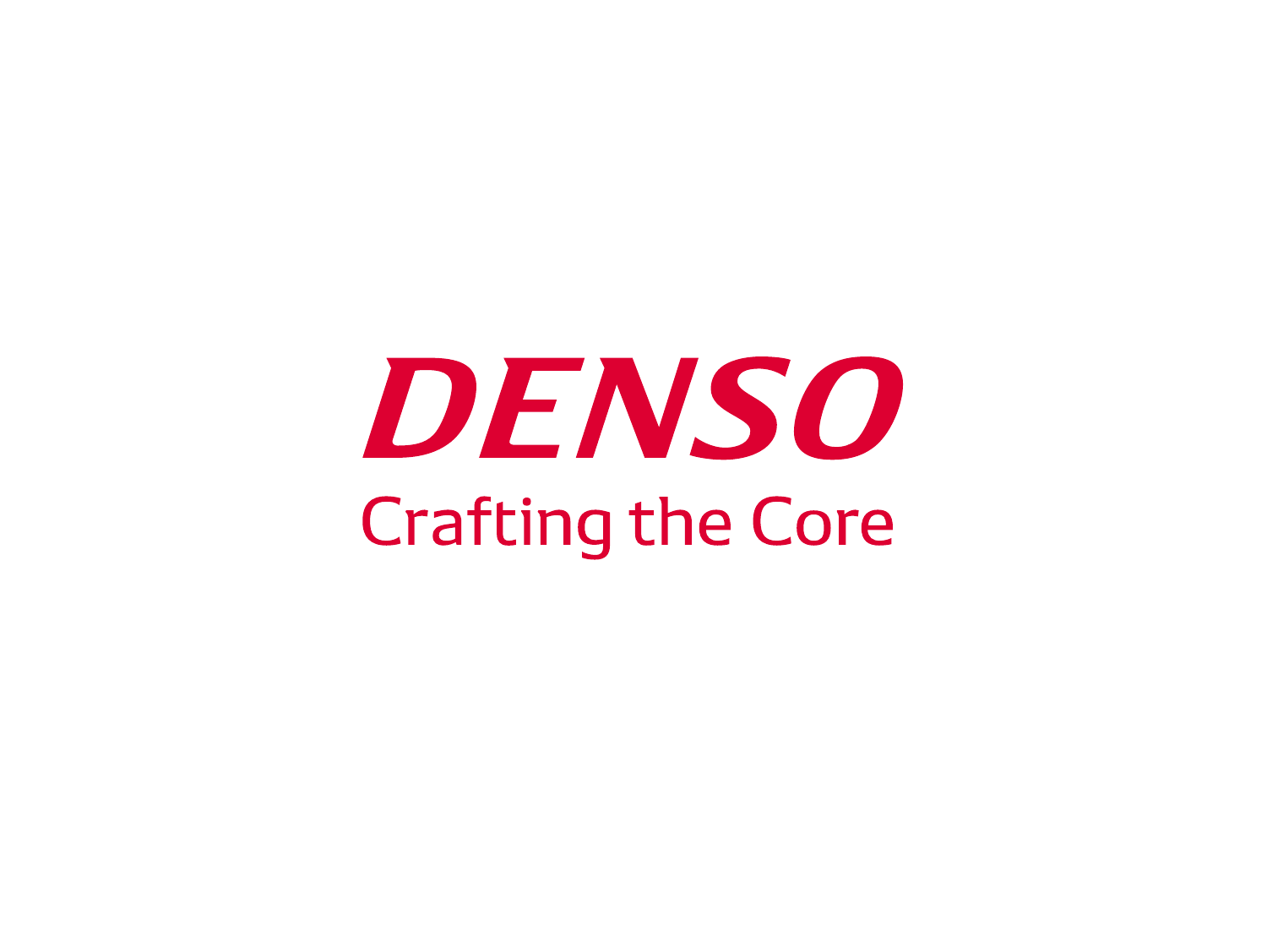# **Appendix**

- Quarterly Revenue & Operating Profit Trends
- ・ Pre-Conditions (Foreign Exchange Rate/Vehicle Production)
- ・ Consolidated Revenue by Customer
- Consolidated Revenue by Product
- Geographical Segments by Company Location
- Capital Expenditures, Depreciation and R&D Expenditures

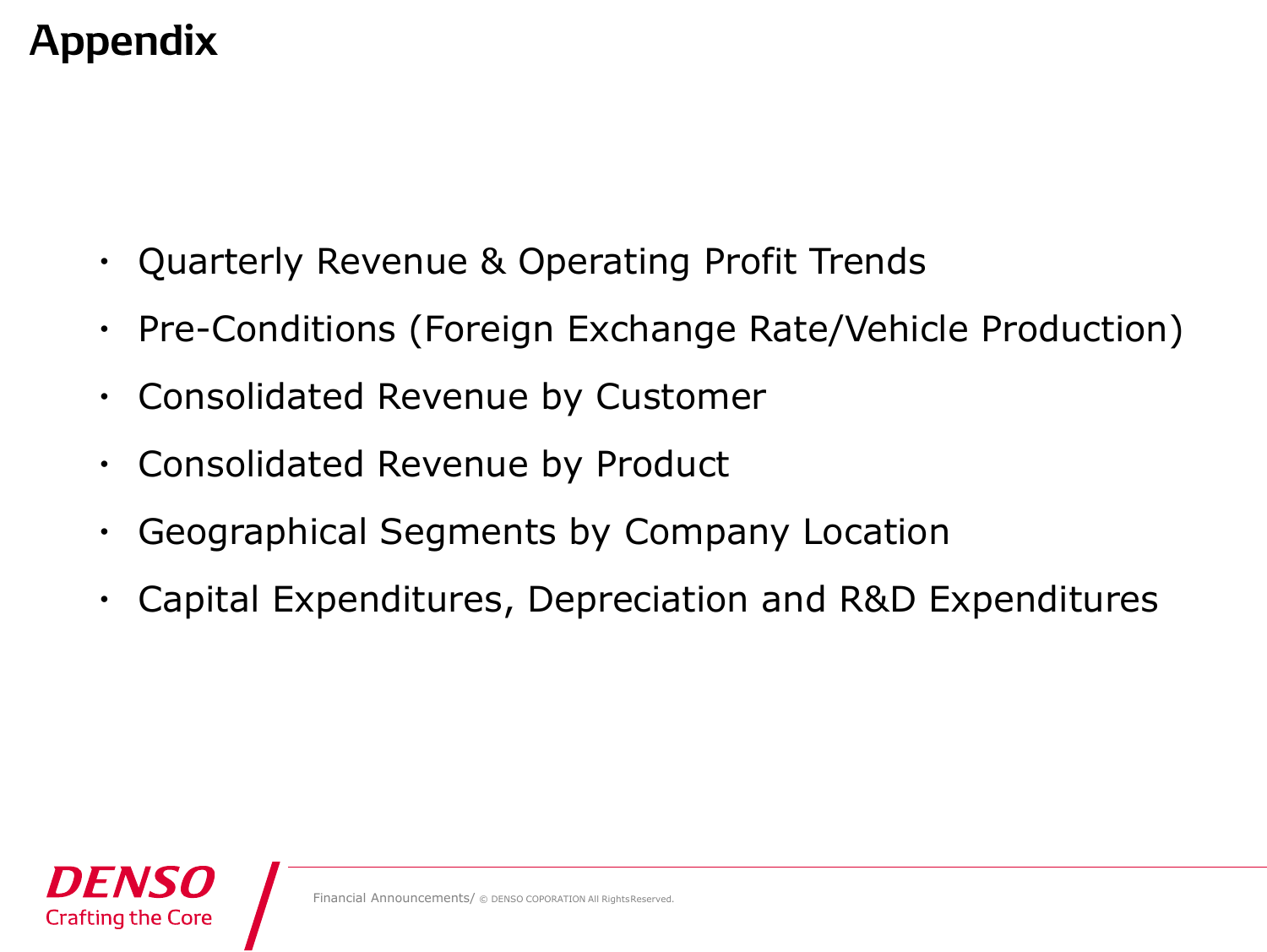#### **Quarterly Revenue & Operating Profit Trends**

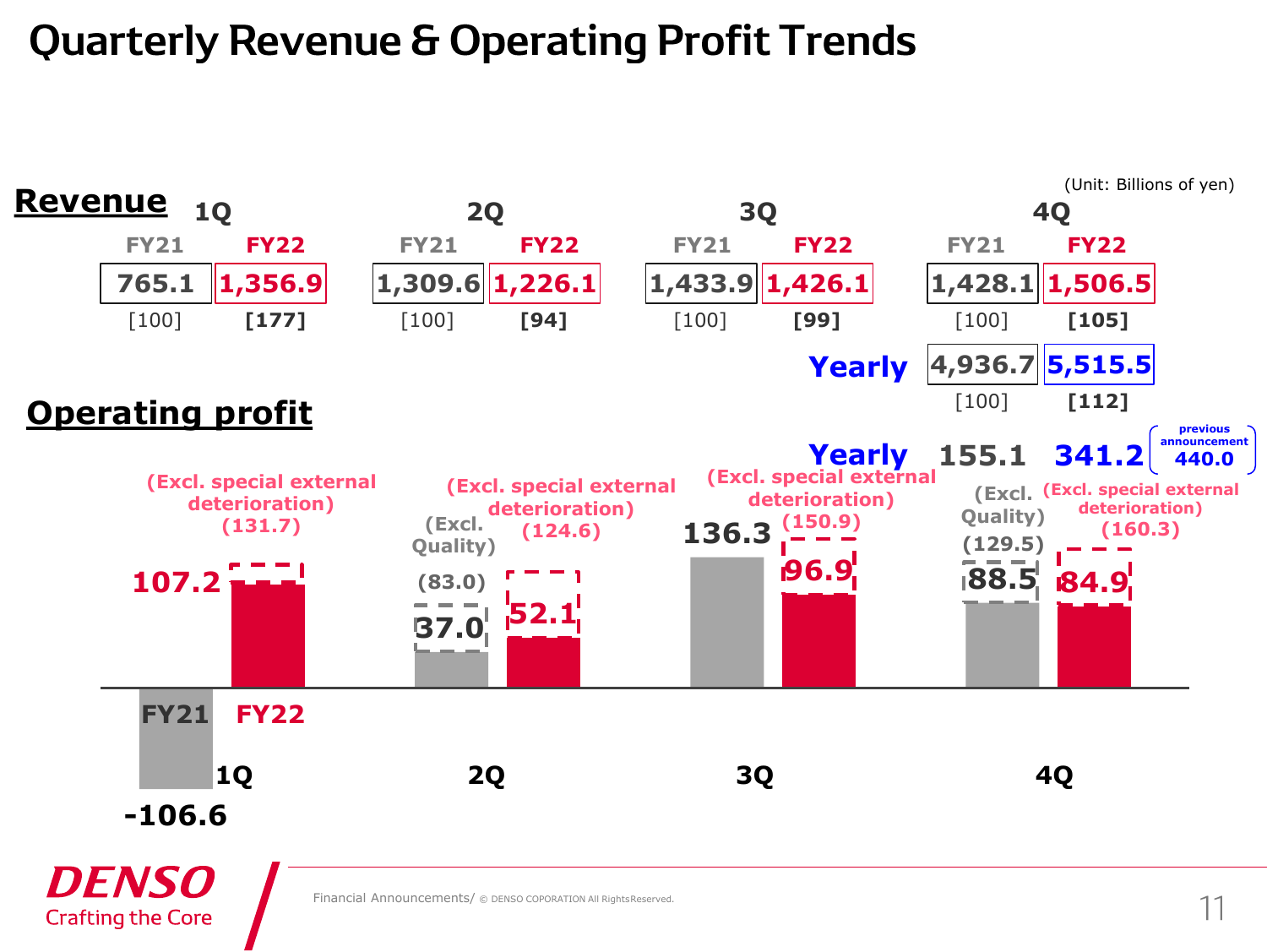# **Pre-Conditions (Foreign Exchange Rate/Vehicle Production)**

|                                      |            | $21/4 - 21/9$ |        |          | $21/10-22/3$ |        |                           | FY2022 Full Year |        |         | $22/4 - 23/3$ |          |
|--------------------------------------|------------|---------------|--------|----------|--------------|--------|---------------------------|------------------|--------|---------|---------------|----------|
|                                      |            | Prior<br>Year | Actual | Change   | Prior Year   | Actual | Change<br>from prior year | Prior Year       | Actual | Change  | Forecast      | Change   |
| Foreign Exchange                     | <b>USD</b> | 106.9         | 109.8  | $+2.9$   | 105.2        | 115.0  | $+9.8$                    | 106.1            | 112.4  | $+6.3$  | 115.0         | $+2.6$   |
| Rate (Yen)                           | <b>EUR</b> | 121.3         | 130.9  | $+9.6$   | 126.1        | 130.2  | $+4.1$                    | 123.7            | 130.6  | $+6.9$  | 130.0         | $-0.6$   |
|                                      | <b>CNY</b> | 15.3          | 17.0   | $+1.7$   | 16.1         | 18.0   | $+1.9$                    | 15.7             | 17.5   | $+1.8$  | 18.1          | $+0.6$   |
| Forex Impact on<br>Operating Income  | <b>USD</b> |               |        |          |              |        |                           | 2.1              | 3.3    | $+1.2$  | 3.4           | $+0.1$   |
| per Yen<br>(Billions of Yen)         | <b>EUR</b> |               |        |          |              |        |                           | 0.8              | 1.1    | $+0.3$  | 0.8           | $-0.3$   |
|                                      | <b>CNY</b> |               |        |          |              |        |                           |                  | 19.0   | $+3.6$  | 22.3          | $+3.3$   |
| Vehicle Production<br>of Japanese    | Domestic   | 3.34          | 3.53   | $+5.5%$  | 4.54         | 3.81   | $-16.1%$                  | 7.88             | 7.33   | $-6.9%$ | 9.42          | $+28.5%$ |
| Manufacturers<br>(Millions of Units) | Overseas   | 6.25          | 8.36   | $+33.9%$ | 9.60         | 8.86   | $-7.7%$                   | 15.85            | 17.22  | $+8.7%$ | 21.56         | $+25.2%$ |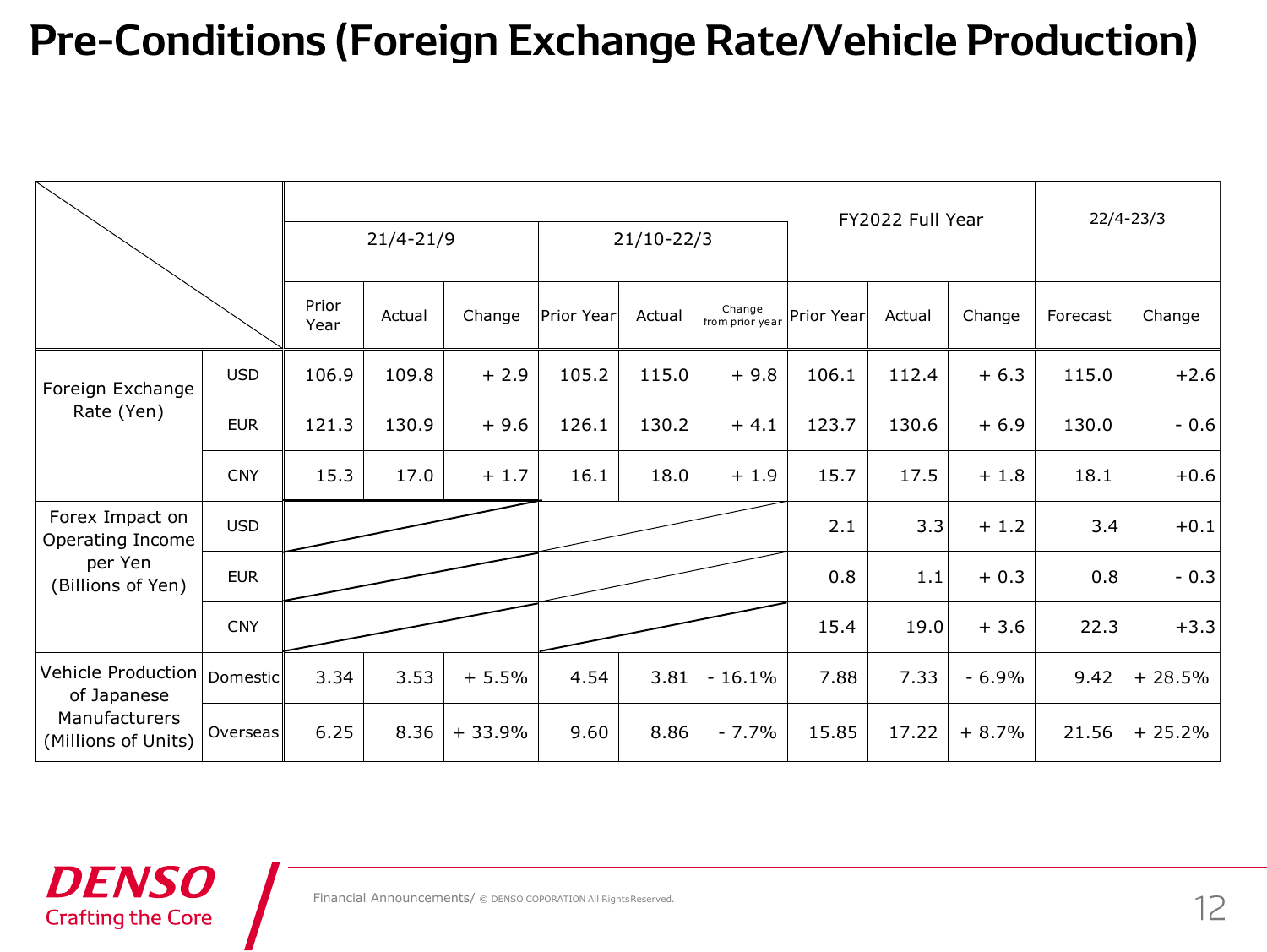#### **Consolidated Revenue (By Customer)**

(Unit: Billions of Yen)

|                                             | $20/4 - 21/3$ |            |               | $21/4 - 22/3$<br><b>Change</b> |               |               | <b>Change</b><br>excludes<br><b>FX</b><br>difference,<br>etc. |
|---------------------------------------------|---------------|------------|---------------|--------------------------------|---------------|---------------|---------------------------------------------------------------|
|                                             | <b>Amount</b> | % to Total | <b>Amount</b> | % to Total                     | <b>Amount</b> | $\frac{1}{2}$ | $\frac{1}{2}$                                                 |
| Toyota                                      | 2,331.0       | 47.2       | 2,642.5       | 47.9                           | $+311.5$      | $+13.4$       | $+9.9$                                                        |
| Daihatsu                                    | 120.4         | 2.4        | 139.5         | 2.5                            | $+19.1$       | $+15.8$       | $+13.4$                                                       |
| Hino                                        | 47.7          | 1.0        | 55.6          | 1.0                            | $+7.9$        | $+16.5$       | $+16.1$                                                       |
| <b>Toyota Group</b>                         | 2,499.1       | 50.6       | 2,837.6       | 51.4                           | $+338.5$      | $+13.5$       | $+10.2$                                                       |
| Honda                                       | 376.0         | 7.7        | 390.6         | 7.1                            | $+14.6$       | $+3.9$        | $-2.6$                                                        |
| <b>Stellantis</b>                           | 193.6         | 3.9        | 200.6         | 3.6                            | $+7.0$        | $+3.6$        | $-1.5$                                                        |
| (FCA)                                       | 151.9         | 3.1        | 159.9         | 2.9                            | $+7.9$        | $+5.2$        | $+0.1$                                                        |
| (PSA)                                       | 41.7          | 0.8        | 40.7          | 0.7                            | $-1.0$        | $-2.3$        | $-7.4$                                                        |
| Ford                                        | 110.3         | 2.2        | 133.8         | 2.4                            | $+23.4$       | $+21.2$       | $+13.3$                                                       |
| <b>GM</b>                                   | 129.3         | 2.6        | 126.6         | 2.3                            | $-2.7$        | $-2.0$        | $-7.8$                                                        |
| <b>SUBARU</b>                               | 111.9         | 2.3        | 113.0         | 2.0                            | $+1.1$        | $+1.0$        | $-1.5$                                                        |
| Suzuki                                      | 109.3         | 2.2        | 109.4         | 2.0                            | $+0.1$        | $+0.1$        | $-2.5$                                                        |
| Mazuda                                      | 99.7          | 2.0        | 102.4         | 1.9                            | $+2.7$        | $+2.7$        | $+2.1$                                                        |
| Hyundai/Kia                                 | 94.0          | 1.9        | 99.9          | 1.8                            | $+5.9$        | $+6.2$        | $+1.1$                                                        |
| Nissan                                      | 80.8          | 1.6        | 80.6          | 1.5                            | $-0.2$        | $-0.3$        | $-4.2$                                                        |
| <b>ISUZU</b>                                | 60.3          | 1.2        | 78.0          | 1.4                            | $+17.7$       | $+29.3$       | $+28.8$                                                       |
| <b>VW·AUDI</b>                              | 55.8          | 1.1        | 50.6          | 0.9                            | $-5.1$        | $-9.2$        | $-15.7$                                                       |
| Mitsubishi                                  | 33.8          | 0.7        | 49.1          | 0.9                            | $+15.3$       | $+45.3$       | $+42.9$                                                       |
| <b>BMW</b>                                  | 47.7          | 1.0        | 49.1          | 0.9                            | $+1.4$        | $+3.1$        | $-2.4$                                                        |
| Volvo                                       | 28.1          | 0.6        | 27.7          | 0.5                            | $-0.4$        | $-1.5$        | $-8.2$                                                        |
| Daimler                                     | 20.4          | 0.4        | 26.3          | 0.5                            | $+5.9$        | $+28.8$       | $+22.5$                                                       |
| OE Sales for others                         | 296.9         | 6.0        | 399.8         | 7.3                            | $+103.0$      | $+34.7$       | $+27.7$                                                       |
| <b>OEM Total</b>                            | 4,347.0       | 88.1       | 4,875.1       | 88.4                           | $+528.2$      | $+12.1$       | $+8.0$                                                        |
| <b>Non-Automotive</b><br><b>Business(*)</b> | 589.7         | 11.9       | 640.4         | 11.6                           | $+50.6$       | $+8.6$        | $+5.3$                                                        |
| <b>Total</b>                                | 4,936.7       | 100.0      | 5,515.5       | $\boxed{100.0}$                | $+578.8$      | $+11.7$       | $+7.7$                                                        |

\* Including revenue of industrial systems and consumer products, revenue for After Market, and revenue of property/equipment etc.<br>
THISO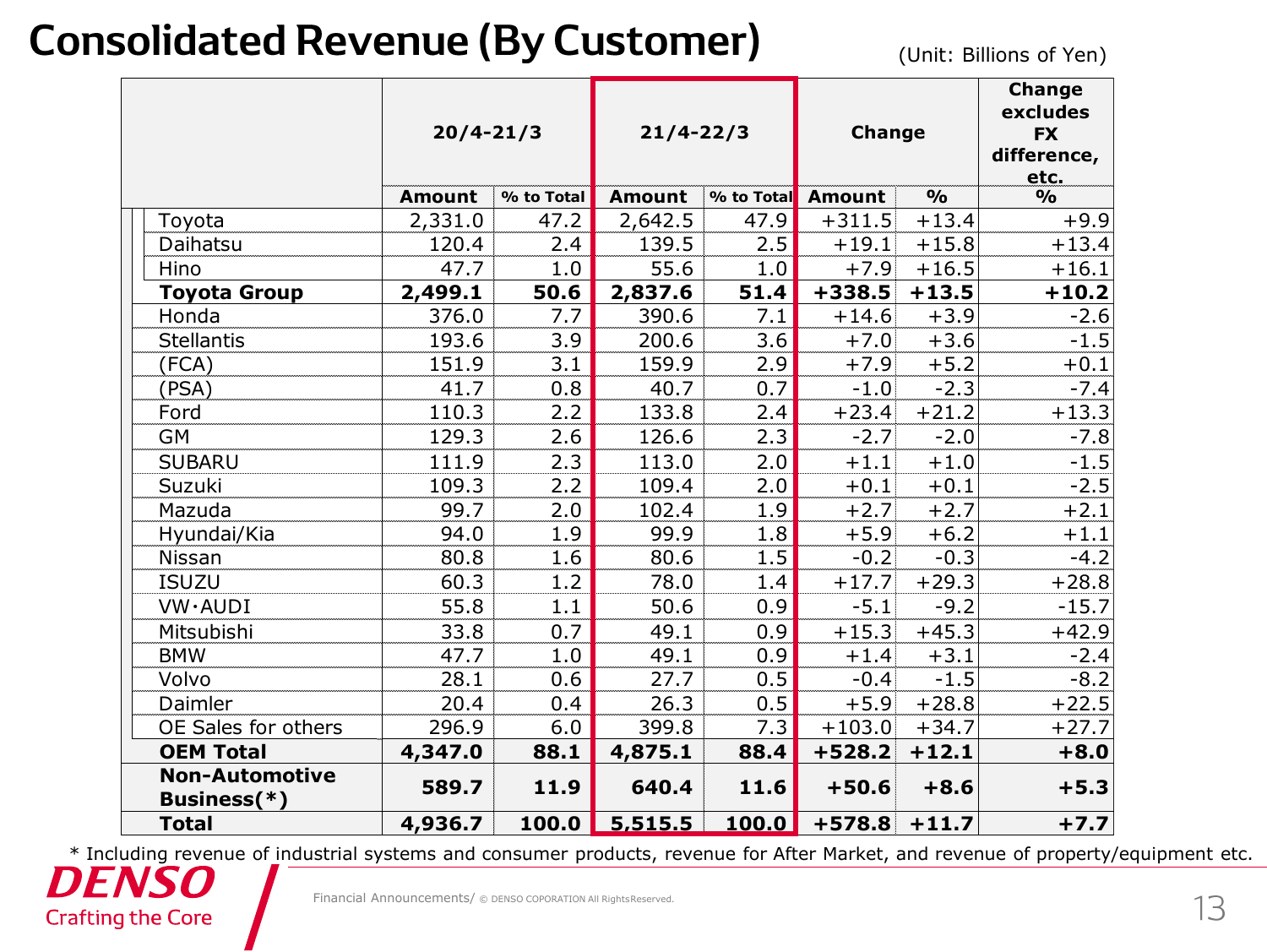#### **Consolidated Revenue (By Product)**

| (Unit: Billions of Yen)                        |               |            |               |            |               |               |                                                      |  |  |
|------------------------------------------------|---------------|------------|---------------|------------|---------------|---------------|------------------------------------------------------|--|--|
|                                                | $20/4 - 21/3$ |            | $21/4 - 22/3$ |            | <b>Change</b> |               | <b>Change</b><br>excludes<br><b>FX</b><br>difference |  |  |
|                                                | <b>Amount</b> | % to Total |               | % to Total | <b>Amount</b> | $\frac{0}{0}$ | $\frac{0}{0}$                                        |  |  |
| <b>Mobility Electronics</b>                    | 1,272.1       | 25.8       | 1,356.4       | 24.6       | $+84.3$       | $+6.6$        | $+3.0$                                               |  |  |
| <b>Thermal Systems</b>                         | 1,158.8       | 23.5       | 1,282.0       | 23.2       | $+123.2$      | $+10.6$       | $+6.0$                                               |  |  |
| Powertrain Systems                             | 1,108.8       | 22.5       | 1,245.1       | 22.6       | $+136.3$      | $+12.3$       | $+8.0$                                               |  |  |
| <b>Electrification Systems</b>                 | 958.7         | 19.4       | 1,136.3       | 20.6       | $+177.6$      | $+18.5$       | $+14.6$                                              |  |  |
| <b>Sensing Systems &amp;</b><br>Semiconductor  | 148.6         | 3.0        | 176.0         | 3.2        | $+27.4$       | $+18.4$       | $+15.7$                                              |  |  |
| Others $(*)$                                   | 123.3         | 2.5        | 132.8         | 2.4        | $+9.5$        | $+7.7$        | $+5.8$                                               |  |  |
| <b>Automotive Total</b>                        | 4,770.3       | 96.6       | 5,328.6       | 96.6       | $+558.3$      | $+11.7$       | $+7.6$                                               |  |  |
| <b>Non-Automotive</b><br><b>Business Total</b> | 166.4         | 3.4        | 186.9         | 3.4        | $+20.5$       | $+12.3$       | $+10.0$                                              |  |  |
| <b>Total</b>                                   | 4,936.7       | 100.0      | 5,515.5       | 100.0      | $+578.8$      | $+11.7$       | $+7.7$                                               |  |  |

\* Including revenue of equipment and repair parts etc.

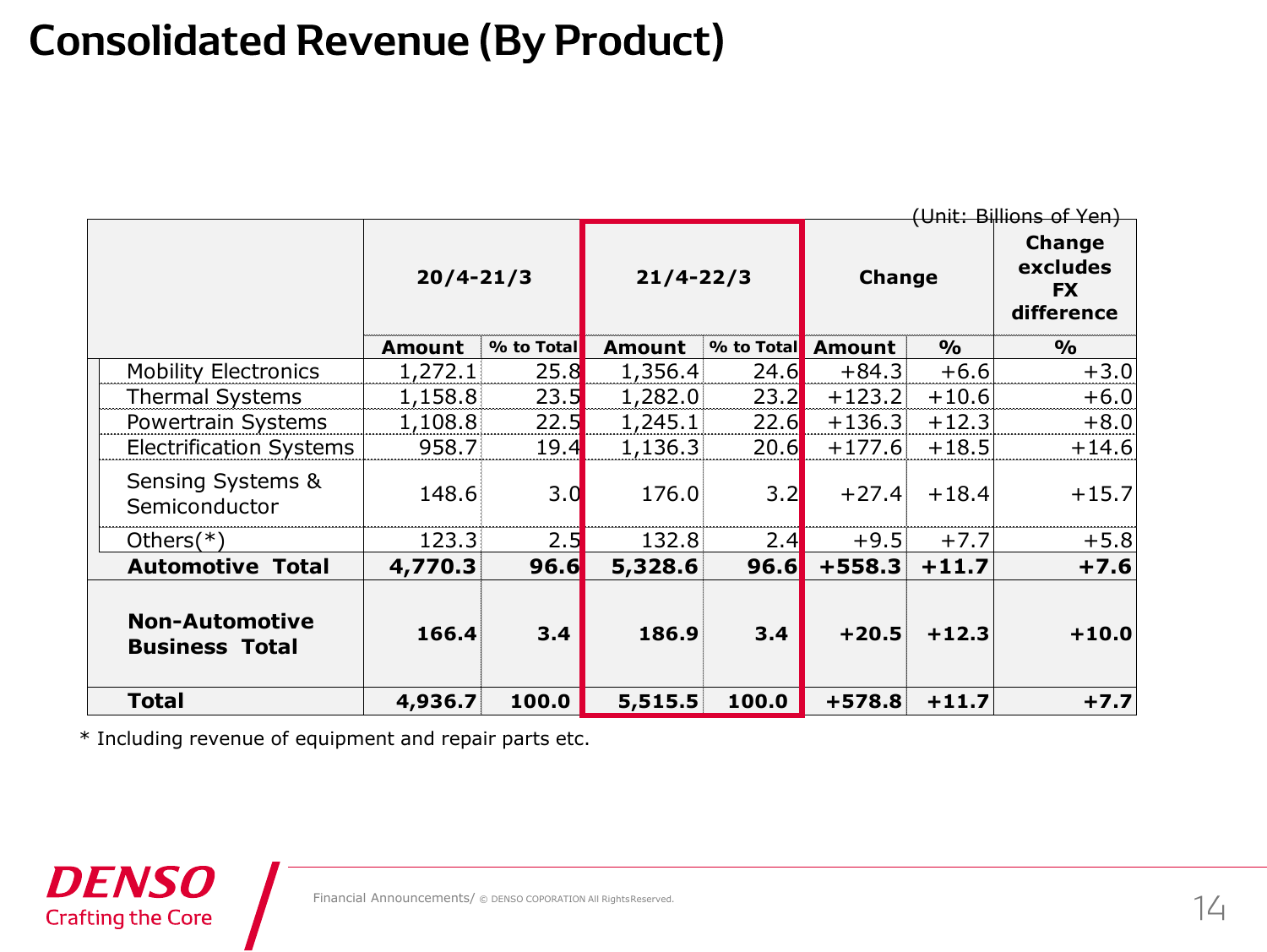#### **Geographical Segments by Company Location**